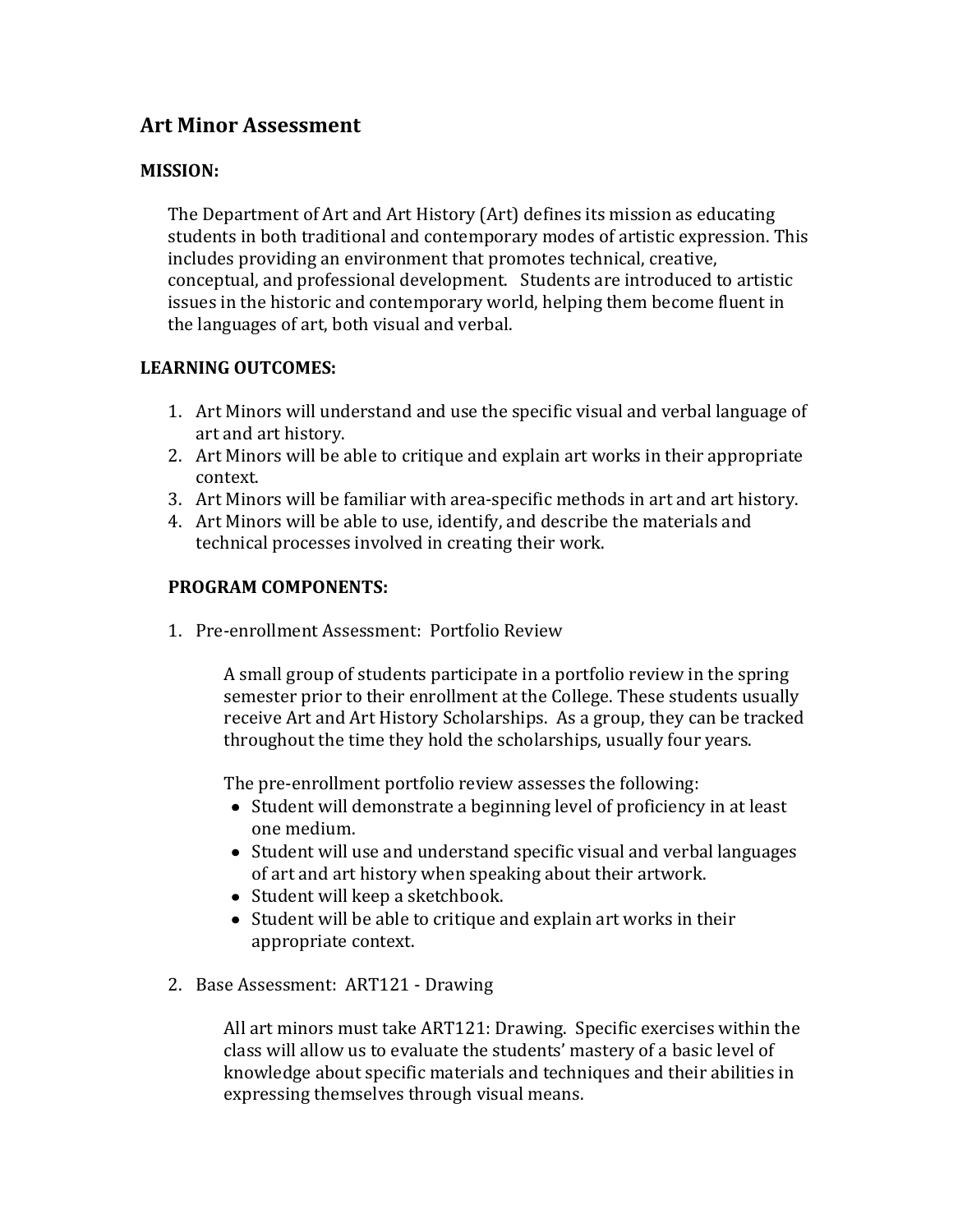During the first semester of drawing each student will undergo two portfolio reviews one at midterm and one at the end of the semester. The three minor components of the course will serve as the criteria for evaluation: mastery of drawing media, understanding of drawing concepts, and familiarity with a variety of subjects (For example: still life, portraits).

Critiques in the class will allow assessment of each student's ability to discuss their own artwork and others.

In ART121 the following learning objectives will be measured:

- Student will understand and use the specific visual and verbal language of art appropriate for drawing. (For example: value, perspective, and contour line drawing)
- Student will be familiar with drawing materials and techniques.
- Student will be familiar with drawing methods.
- Student will become familiar with how to critique artwork.
- Art Minors will be familiar with area-specific materials and techniques, in at least one area of the studio arts.
- Art Minors will be able to generate ideas and work independently, creating work that is unique to them as individuals.
- Art Minors will be poised to enter the workforce or graduate school.

# **SELECT METHODS/DATA SOURCES AND INSTRUMENTS:**

1. Pre-enrollment Assessment

**Discussion** - High school students are asked to bring 10 to 20 works of art and a sketchbook for a portfolio review. Students are expected to present their work including discussing methods, materials, and artistic influences.

**Rubric** - The rubric reflects faculty assessment of the level at which they have communicated their methods, materials, and artistic influences.

2. Base Assessment: ART121 – Drawing

**Assessment test** – An assessment test is given on the first day and last day of the semester. The test measures students' incoming knowledge of basic drawing concepts and measures them again at the end of the semester. The test includes the basic material covered in Drawing 1. **Assessment Drawing** – A still life drawing is worked on the first day and last day of the semester. The first drawing done on the first day of class is